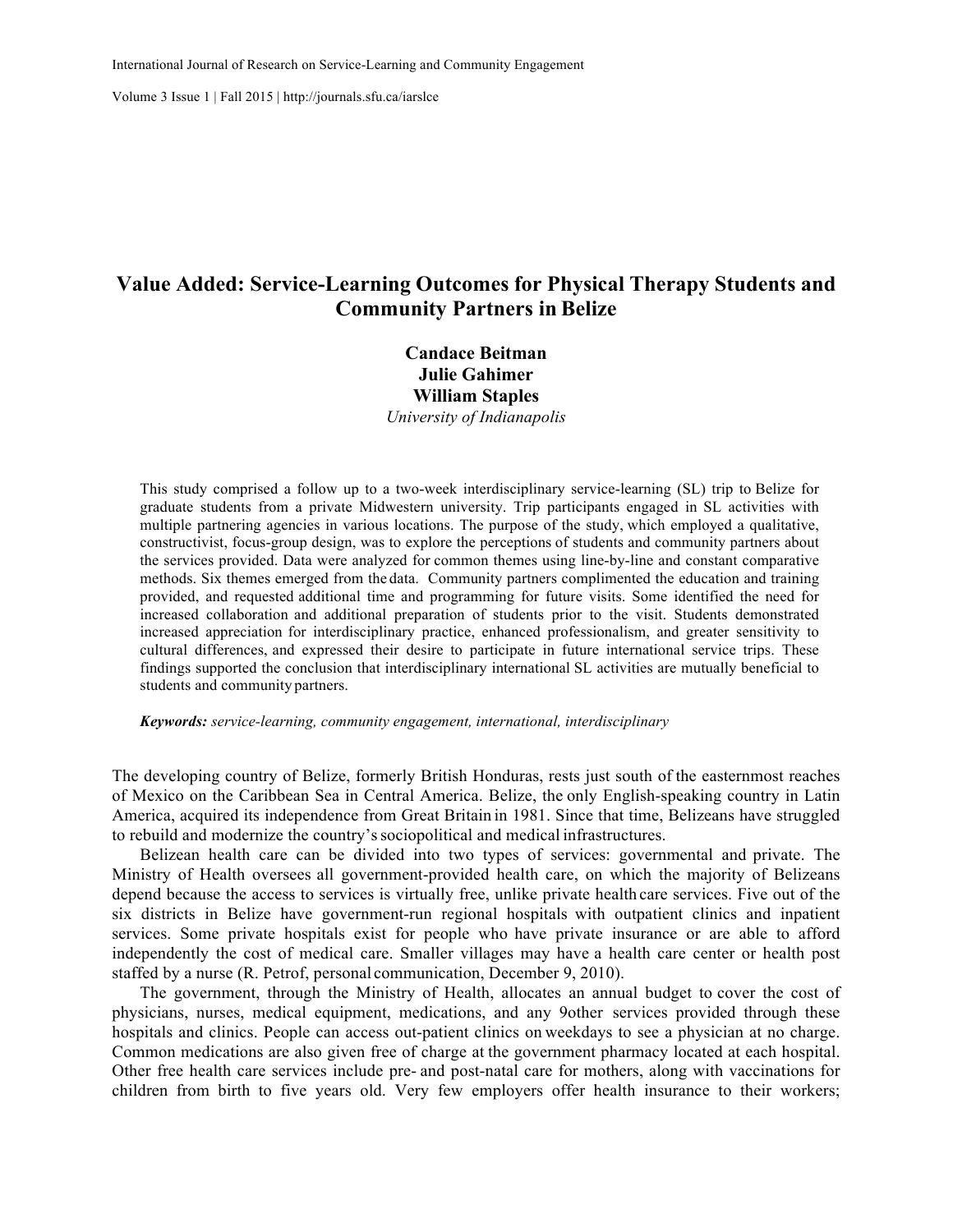however, the government (the country's single largest employer) and a few larger organizations include health insurance as a benefit to their employees. If medical care were not in large part free, many people would not have access to even basic health care.

Access to rehabilitation services in Belize is bleaker. People with acute or chronic conditions in need of rehabilitation services must generally travel elsewhere (e.g.,the

U.S. or Guatemala) for such care, primarily because there are few practicing physical therapists who live and work in the country on a full-time basis (R. Petrof, personal communication, December, 2010). Moreover, there are no academic programs to train physical or occupational therapists. Typically, primary care providers are regional rehabilitation field officers (i.e., home care providers employed by Care Belize) or itinerant resource officers (i.e., National Resource Center for Inclusive Education, or NaRCIE, staff) who oftentimes have high caseloads of children and little more than a high school education. Thus, most health care agencies in Belize must rely on missionary organizations and other humanitarian groups, or not-for-profit or university-guided programs to enhance their programming and to provide skilled therapy services to their clients.

# **International Service-Learning**

The mission of the World Confederation of Physical Therapy (WCPT) is to support physical therapists in expanding their practice borders in order to provide professional services to persons in underserved national and international settings. Today's occupational therapy (OT) and physical therapy (PT) students are preparing to enter a complex health care system; thus, they must understand the intricacies of international health care and become global citizens. The use of service-learning (SL) as a pedagogy in the education of occupational therapists and physical therapists to achieve this end has increased exponentially in the last decade, and outcomes of international cultural immersion experiences clearly reflect the power of SL in the development of core professional competencies. For example, Barker et al. (2010) and Pechak and Thompson (2009) noted many benefits of a structured international servicelearning (ISL) approach for OT and PT students, respectively, including the enhancement of transformative thinking or thinking "outside the box," altruism, confidence, and the interconnection between personal and professional development. Other researchers have observed that ISL experiences are linked to advanced critical thinking, professional behavior, and client advocacy skills among students in health profession programs (Harris, Sheehan, Dillbeck, Keane, & Goodwin, 2011; Mu, Coppard, Bracciano, Doll, & Matthews, 2010;; Pechak & Thompson, 2009, 2010). Although it is clear that PT students benefit markedly from service-learning in national and international community-based settings, practitioners who are "pioneers" in developing international settings where limited to no routine habilitation and rehabilitation programs exist are still discovering best models for interdisciplinary OT and PT service provision. In order to address this gap, researchers in this study were interested in better understanding the experiences of both PT students and agency representatives participating in a novel interdisciplinary service-learning trip.

Students in the Doctor of Physical Therapy (DPT) program at the University of Indianapolis had the opportunity to enroll in a post-professional course entitled "Seminar in International Practice" taught by the first author during the summer of 2012 and to complete service-learning and/or professional development curriculum requirements in Belize as part of subsequent courses taught by the second and third authors. The SL opportunity is included as an elective for entry-level and post-professional OT and PT students; thus, students can earn one credit hour for service-learning and three credit hours for professional development by participating in the International Practice seminar and trip. The university has a well-organized International Division—which assists with the coordination and financing of international service-learning trips—and a long-standing relationship with the executive director of an educational travel program, a Belize resident who maintains contact with our partners and manages incountry accommodations, travel, cultural education, and travel experiences, and ensures travelers' safety and access to emergency health facilities throughout the trip.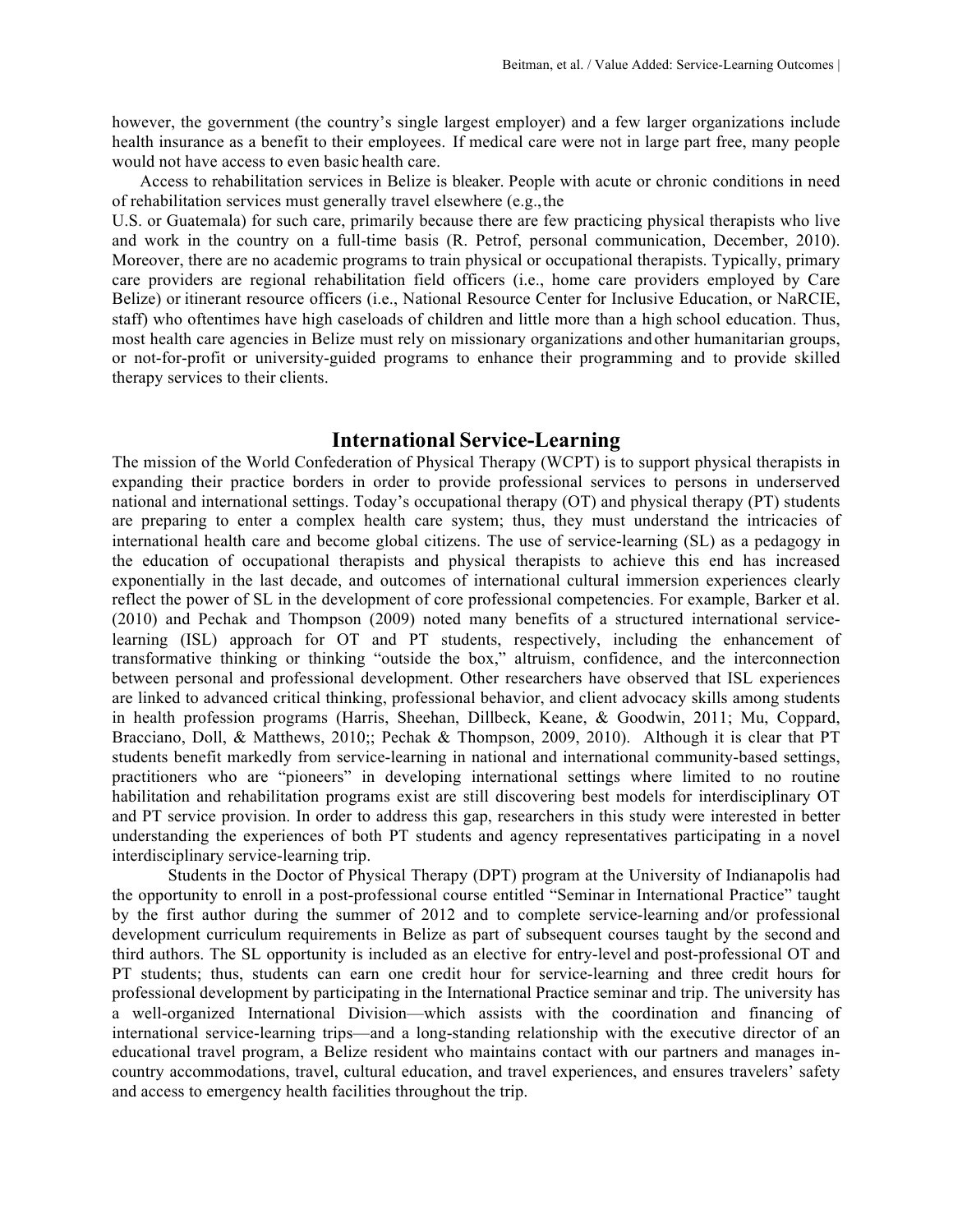In July of 2012, an interdisciplinary group representing the College of Health Sciences (CHS) traveled to Belize for a two-week service-learning and service-provision experience. Trip participants consisted of three OT and two PT Doctor of Health Science (DHS) students, five entry-level DPT students, one practicing PT guest, and one entry-level OT student guest from another university. The trip was led by one OT and one PT faculty member from the University of Indianapolis. Partnering agency participants included two to six staff members from each of three primary national organizations: Care Belize, HelpAge Belize, and NaRCIE in San Ignacio, Belmopan, and Belize City, Belize. Care Belize provides services to children with disabilities aged birth to school-age. HelpAge Belize (http://www.helpage.org/helpageusa/where-we-work/caribbean/belize), a non-governmental umbrella organization, provides adult day care, home care, and residential services for persons aged 55 and older. Staff at NaRCIE work "to provide educational services including screening, diagnostic assessments, teacher training, parent and school support and specific therapies for students with special needs" (Ministry of Education, 2013). Agency participants represented a variety of educational levels and held various roles within their organizations (e.g., director, rehabilitation field officer, itinerant resource officer, teacher, etc.).

Faculty, entry-level students, and practicing therapists/post-professional students provided a combination of direct intervention, caregiver education and training, and resource provision using a combination of Western practice, community-based rehabilitation, and health education approaches. Occupational therapy and physical therapy services were provided in homes, adult day care centers, and extended care facilities in multiple communities across Belize. Faculty members, the PT guest, and the post-professional students acted as supervisors for the entry-level students and led the four- to sixmember interdisciplinary work teams assigned to each agency. The number of home health and residential sessions varied according to location. Each team typically conducted four to six home health visits and 10 to 12 therapy sessions with nursing-home residents per day. These differences were due to the increased travel times required for home visits in more remote areas. Other than at one residential facility, where residents with disabling conditions were each seen for therapy on four consecutive days, teams were able to provide intervention and training sessions on a one-time-only basis.

# **Purpose**

The purpose of this qualitative focus-group study was to explore the thoughts and feelings of entry-level PT students and Belizean agency partners regarding a two-week interdisciplinary service-learning and service-provision pilot experience in a country where few rehabilitation therapy services are available. The researchers aimed to gain insights about the benefits and challenges of this type of program, and to gather recommendations for enhancing future interdisciplinary international programs. Thus, the research questions included:

- (1) How do entry-level DPT students describe their interdisciplinary international experience? What do they identify as benefits, challenges, and recommendations for improvement?
- (2) How do community partners describe the experience? What do they identify as benefits, challenges, and recommendations for improvement?

# **Methods**

# **Study Design**

The researchers employed a qualitative multiple focus-group design to gather data from the PT students and the agency partners in separate cohort groups. Consistent with our study design, focus groups were used to gather data from small groups of personnel in each individual agency and from entry-level PT student participants. Focus groups are recommended for exploratory studies in order to gain more depth into topics about which little is known. According to Gill, Stewart, Treasure, and Chadwick (2008), responses in a focus group tend to be open-ended, broad, and qualitative, and to build upon one another, encouraging quieter participants toinvolve themselves in the discussion as well.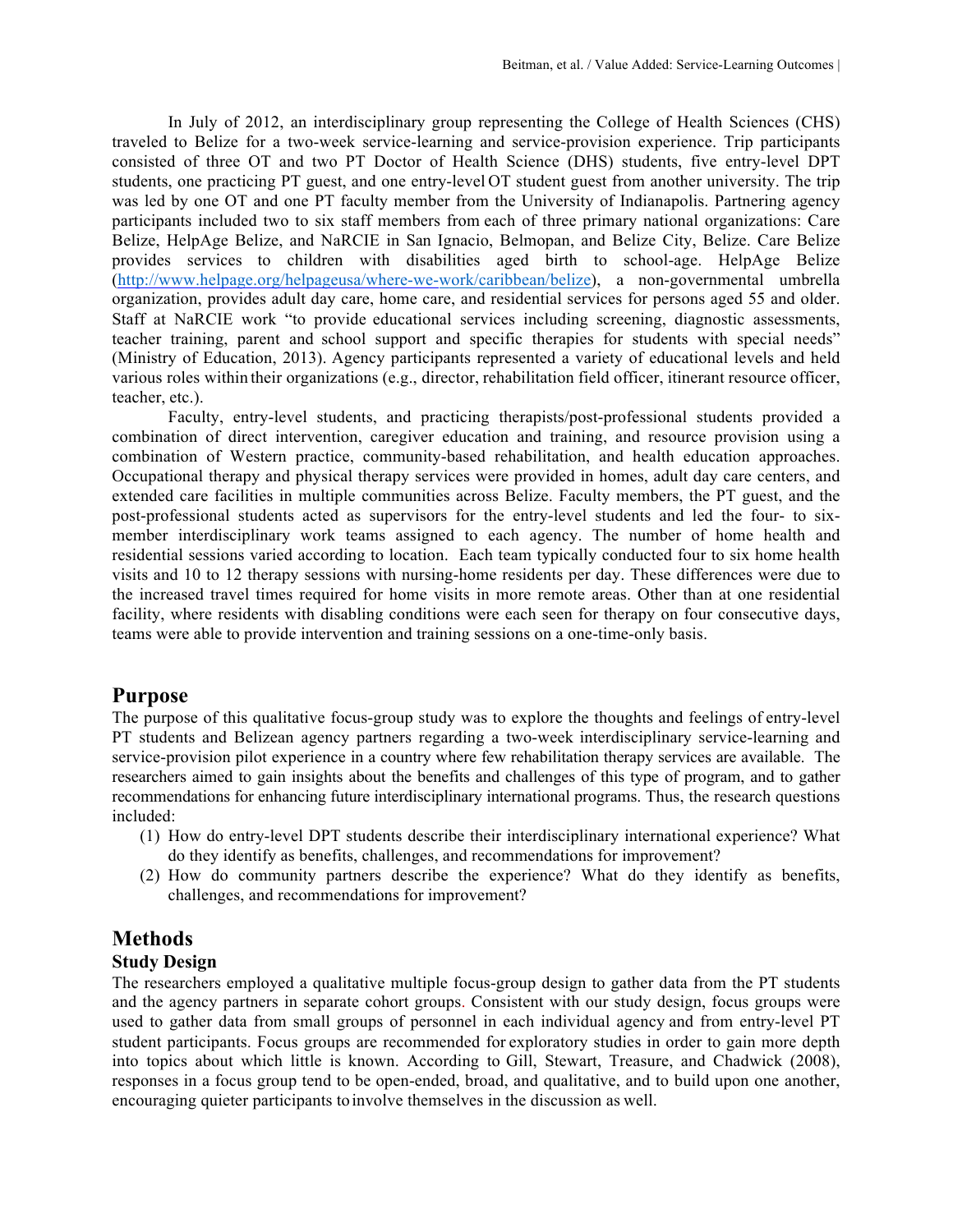### **Participants**.

Study participants were selected from a sample of convenience. Selection criteria included being a participant (either a student or agency staff member) in the 2012 OT/PT service-learning and serviceprovision trip to Belize, and the ability to understand and speak English. All five entry-level DPT students who were trip participants volunteered to take part in the study. Two males and three females in their mid-20s—all Caucasian—comprised this group. Final course assignments and grades were fully completed prior to the interview process to minimize coercion effects onthe part of the first author. Seven trip participants (i.e., the DHS students, the OT student, and the PT guest) were excluded from the study due to the geographical distances that would have been required for them to travel to the campus for focus-group sessions and IRB concerns regarding lack of compensatory funds for travel expenses.

The community agency sample consisted of two to five directors and/or staff members from each of five separate agencies in three locations, including NaRCIE and CARE-Belize (Belize City), HelpAge Belize (Belize City and Belmopan), and a retirement center/nursing home (San Ignacio).

#### **Procedures**.

The researchers conducted a total of 10 focus-group sessions, including five face-to-face sessions conducted by the first and second authors with five partnering Belizean agencies two months post-trip at each agency site. Follow-up face-to-face sessions were conducted with three of those agencies by the first author and the Belizean trip liaison five months post-trip at their respective sites for the purposes of member-checking regarding data accuracy and expansion of information in preliminarily identified theme areas.

One initial and one follow-up focus-group session were conducted with students on the university campus at six and nine months post-trip, respectively. The interviews were staggered to accommodate students' academic and clinical schedules and availability, and to give them time to integrate their thoughts and gain additional clinical experiences for comparison to those encountered in Belize; focusgroup timing differences were also due in part to researchers' availability to participate in travel meetings. Data saturation was reached during the final student focus-group meeting. Researchers used this final focus group for member-checking purposes to review and revise preliminary themes isolated during researchers' data analyses.

All focus-group interviews were conducted face to face in English, utilizing a semi-structured interview guide with descriptive and structural questions developed by the researchers to encourage personal insight and garner recommendations for improvement from the participants (see Appendix). An example of a question asked during a student focus group was, "What are your perceptions or thoughts regarding the information or services you or your co-students or professional colleagues/supervisors provided to care recipients or caregiver staff of our partnering agencies in Belize?" An example of a question asked of the agency participant groups was, "What are your perceptions or thoughts regarding the information or services provided to you or your care recipients by the students and faculty from the university?"

Preliminary results were analyzed and themes generated within two weeks following each focusgroup session, and they were reviewed and revised on an ongoing basis throughout the study. Follow-up questions were developed as a result of repeated analyses for use in subsequent focus-group interviews.

The researchers took notes during the interviews, which were audiotaped and then transcribed verbatim by graduate students not involved in the study. Dependability was enhanced through use of an audit trail. The three researchers independently read and coded transcripts from each interview using open line-by-line coding with margin notations and constant comparative methods to capture key words and phrases. Researchers met several times subsequently to discuss these key words and phrases, to recode themes, and to reach consensus around emerging themes generated from the data. Additionally, researchers revisited the literature following the identification of themes in order to confirm study results, and an external audit was conducted with 41 students in two of the first author's graduate research courses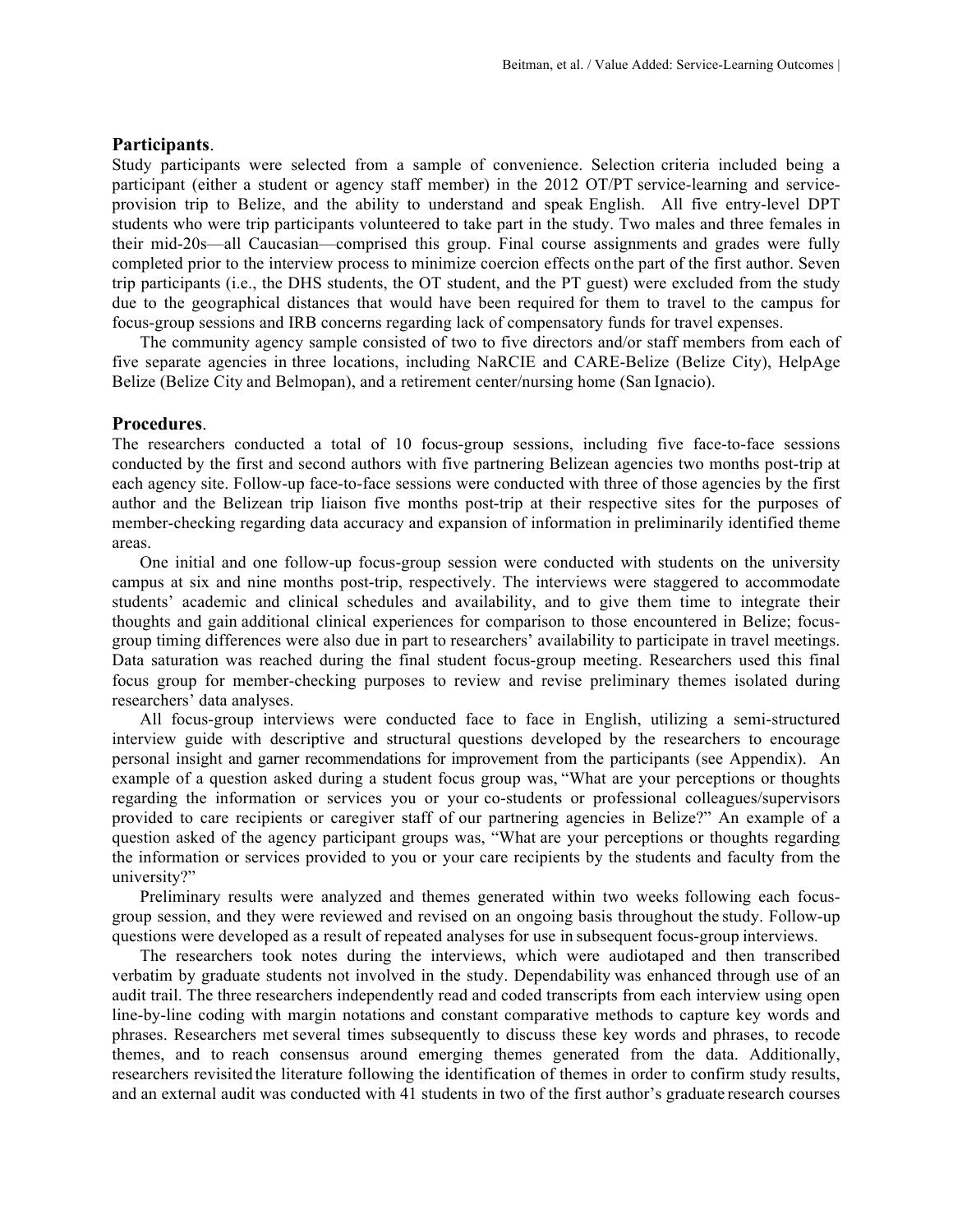to further enhance trustworthiness of study results. This audit consisted of individual critical analyses using a form for qualitative research appraisal adapted from Letts et al. (2007).

#### **Results**

Five common themes were identified by both groups. These themes included: lack of resources (including time, equipment, materials, access to health care, and transportation), education/training needs, cultural sensitivity and communication, pre-planning, and sustainability. An additional theme of professional development was identified by the student group.

#### **Lack of Resources**

Issues of health promotion, wellness, and disease and disability prevention are slowly gaining attention on a national level in Belize. However, not all Belizeans are privy to health-related information, and many lack understanding of basic health promotion and chronic illness management techniques. Information about preventative measures and/or financial resources to access such information is also limited. Thus, students made such recommendations for future trips as, "We need to not forget the idea of [basic] health and wellness … [including] water consumption." They also mentioned that there was a "time crunch [because it was] hard to find a balance with treatment and wellness initiatives."

Because the majority of the partners were new to the service-learning program at that time, students had minimal initial understanding of the level of health literacy of program participants and only a vague idea of what agency personnel wanted in terms of education of their staff. Agency personnel, likewise, had minimal to no understanding of what the disciplines of occupational and physical therapy were about, and what the therapists and students could offer.

Similarly, students and faculty had minimal pre-trip knowledge of the equipment we would need for our interventions in Belize. Although trip participants were able to bring some additional donated items, such as Theraband® and splinting materials, as well as a few items requested in advance (e.g., audiotapes, craft supplies, etc.), we were largely unaware of other needs that became quickly apparent once we were in-country. As a result, therapists and students needed to work together creatively to resolve issues related to mobility and functional activities of daily living. Some of the adaptations made to and with average household items (e.g., spoons and bottles) transformed those objects into therapeutic tools. For example, the co-leader modified a spoon by melting it over an open flame and using a drawer handle to bend it at a 90- degree angle, thereby allowing a nursing home resident to independently feed himself. A pediatric team molded hardening materials around the necks of locally made beer bottles, then used the molds to maintain open palms in smaller patients' hands. Scrap splinting materials were also used to fabricate an ankle-foot orthosis using a large pot and boiling water.

Students reflected on the lack of materials for therapeutic intervention and on the resourcefulness necessary for this type of international practice: "It's hard to know the resources that you need prior to going." One student commented:

Just being more resourceful because they do not have a lot, just being able to meet people where they are ... not just saying what we think is important, but what somebody is actually going to be able to take away from our help and ... being more resourceful with our interventions ... being able to tailor them to that specific population orperson for their benefit.

Lack of time (for therapy and caregiver training) was also noted as a concern among students and agency staff. Therapists and students were challenged to address the needs of each child adequately within the 45- to 60-minute treatment time, especially given the resource insufficiency described earlier and the acuity level of several of the children: "With some kids, longer time is needed."

A typical education/training session with agency partners lasted two to three hours. Because faculty and students were largely unaware of the depth of knowledge of the agency's staff prior to the trip, they provided basic information first; the time allotted for in-services was not sufficient to address more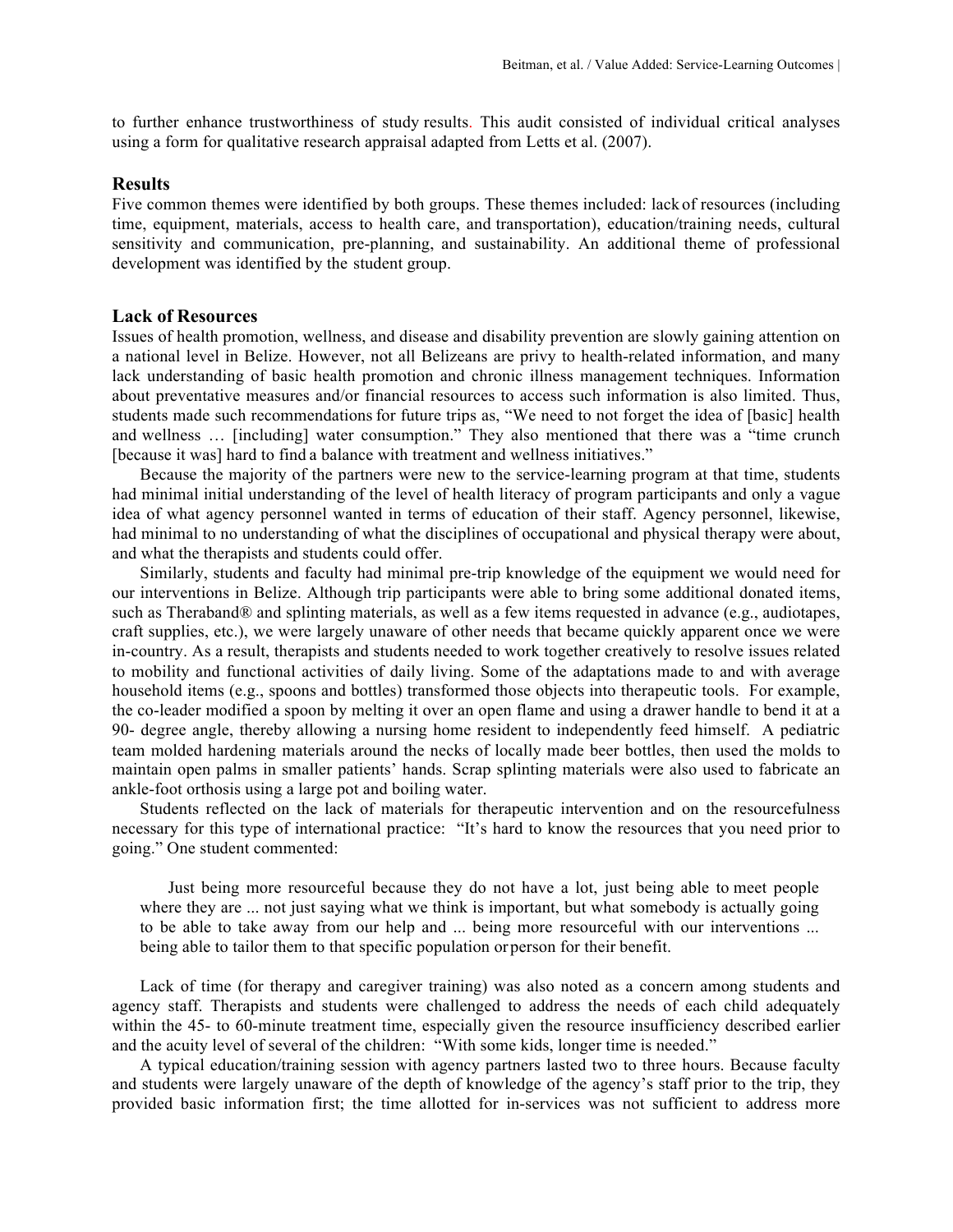complex information or to deal with specific caregiver concerns. Not surprisingly, agency partners noted the brevity of the training: "They just gave us a basic overview. Time was not in our hands, so … they just had to rush."

#### **Education and Training**

The theme of education and training arose in both the students' and the partners' comments in terms of the benefits and challenges of the educational interventions and workshops provided. Students felt that the "educational interventions were helpful, giving [caregivers] educational information, handouts, etc.," and that "the panel discussion was excellent: diet, nutrition, stroke, Alzheimer's."

Entry-level students were used to the professional terminology they had been using in their academic work. They were challenged, therefore, to explain disease and disability processes and interventions to those with limited health literacy—and celebrated the development of their budding cross-cultural communication abilities. For example, one student expressed pride in "being able to explain what is going on." Students also commented on the overwhelming need for occupational and physical therapy and therapists in Belize, and the potential for future rehabilitation practitioners to achieve stellar therapeutic outcomes with underserved populations in the country: "A big part of the education [was] getting PT and OT into their minds" (since habilitative and rehabilitative therapy is relatively unknown in Belize). "Anyone in the rehab field can have a huge impact down there."

Agency directors also remarked on the value of the educational interventions offered by faculty and students. For instance, informal volunteer and familial Belizean caregivers were unaware of body mechanic techniques and proper footwear for preventing injury to themselves in transferring persons from bed to wheelchair to toilet, etc. The director of one HelpAge facility reported that volunteer agency caregivers "were not lifting properly, not twisting properly and wearing the wrong shoes" prior to the education and practice session provided by therapists and students: "[The students and faculty] taught themhow to tweak [modify] a movement and I [the director] was 'blown away' by ... what a difference it made." Another agency director complimented the educational session provided at her facility during the second focus-group meeting and voiced her certainly that her staff and parents of children with disabilities had gained valuable skills they would use in the future: "I am convinced that some of the skills you were able to show were retained by the rehab field officers as well as the parents."

Personnel from one agency commented that they would like additional training from future groups on wound care and wound prevention. CARE-Belize staff also expressed a desire to understand the reasoning behind the interventions that the students were teaching them: "Many times as an RFO [rehabilitation field officer] you know the activity(ies), but you cannot build upon them because you do not know the rationale behind them." Agency personnel also voiced a need for counseling for their care recipients and for the development of a caregiver support group for parents of children with disabilities because of the stigma and shame often experienced by families with children with disabilities in Belize.

#### **Cultural Sensitivity and Communication**

Understanding cultural differences and ways to effectively communicate with others was another recurring theme. As one student noted:

I personally developed a bit more selflessness, meeting [the clients] where they are…I think just people [being] flexible and being open to new cultures and new things and being able to take in as much as you can from the experience [was important]. You are learning from other PTs and OTs and then you get to learn from this different culture that you normally wouldn't get to experience andjust being open for that, and willing to take it all in.

These statements reflect cultural competence acquisition consistent with the American Physical Therapy Association's (2009) core values of altruism, inter-professionalism, and client-centered care. Students' comments also illustrated Schön's (1983) concept of *reflection in action*, a skill that is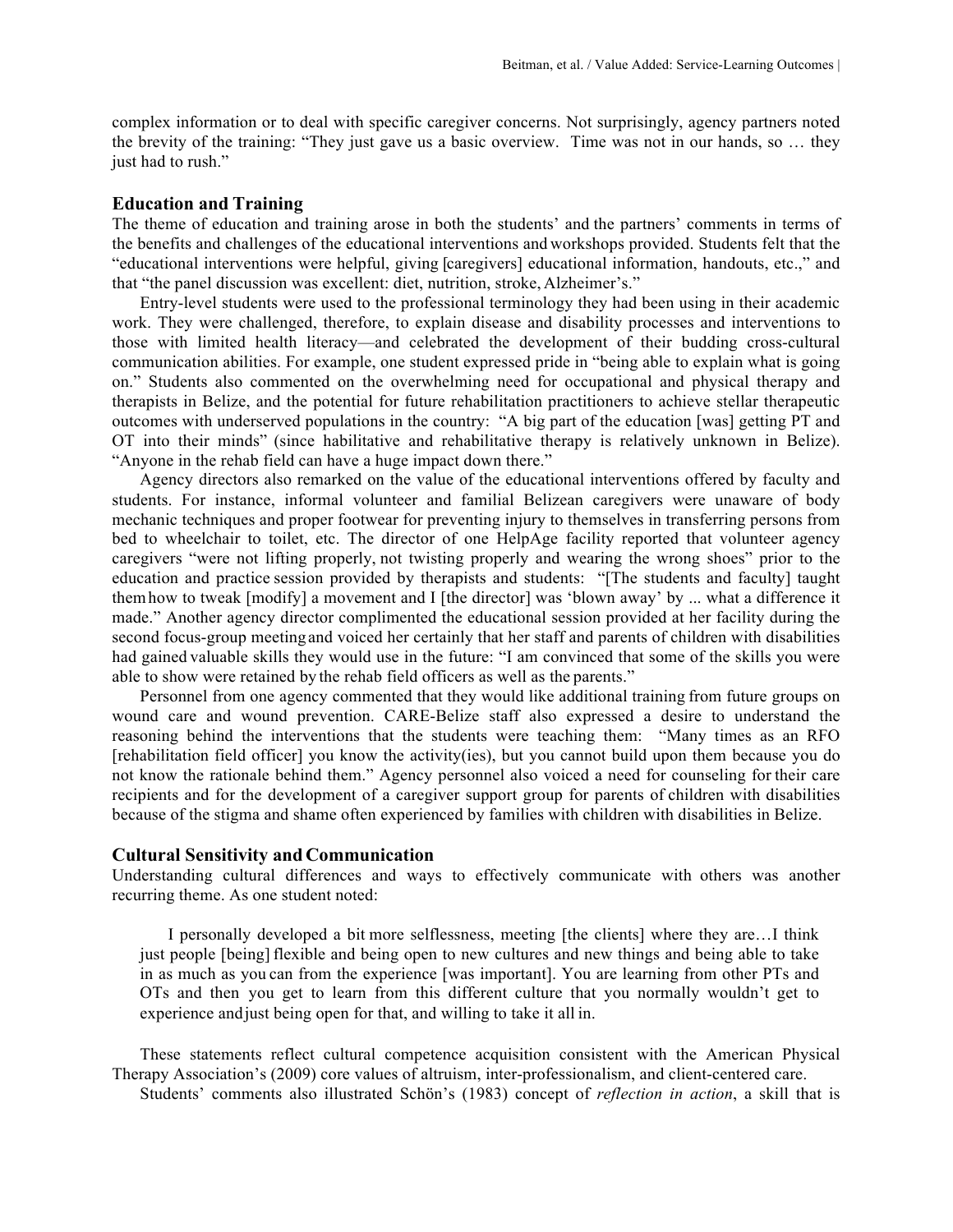typically not acquired until after the first year of professional practice. Students had to adapt to different situations on the spot versus waiting until they could problem solve solutions at a later time, which boosted their confidence and enhanced their communication and teamwork skills. For example, one student commented that "[we] had to adapt communication, [to be able to] identify what was going well and what was not." Other students reported that "communication was enhanced explaining to patients what [we] were seeing" and that they enjoyed "communicating with caregivers and with other health care members" (i.e., RFOs) because they realized that "communication was a huge aspect of what we want to accomplish down there" due to low health literacy in the general population. Several of the agency partners also commented on the degree to which the experience challenged students' cultural comfort and sensitivity: "[The students] were adjusting [to differences in living situations] … maybe they didn't come knowing much about the culture, but they were respectful."

One issue stemming from cultural differences between our teams and Belizean caregivers concerned divergent approaches to working with clients. Using their Western lenses, our professionals were used to focusing more on individual therapy with children during treatment sessions and less on working with caregivers and families using a community-based rehabilitation approach, as is commonly practiced in a collectivist, familial society like Belize. Agency partners commented on this gap and the need to address the concerns of the parents within the treatment session. One partner commented: "In that hour it is not just about dealing with the child, but … giving the parents their time as well." A second agency staff member stated, "Even in the first visit, you must build that rapport with the family instantly," and she observed that at times the parents "maybe did not know what to ask.... I felt like they held back a little.… In one visit the parents [didn't] open up."

#### **Pre-Planning**

Both students and partners discussed the need for additional information and educational materials prior to the service-learning experience. This is consistent with the findings of Reisch (2011) and Pechak and Black (2014). Specifically, students talked about the need to "learn about the country priorto going" and "see what they already know" because the "needs must match up"; "[service providers can do] more damage than good if those needs are not identified." One student reflected: "I guess once we got down there, we had to learn that on the fly, but if we had known ahead of time ... how to organize something like that—that would have helped out."

Partners likewise recommended that information be presented to staff based on current needs and knowledge, and they identified the need for pre-and post-intervention meetings to review information about each client and to discuss strategies and outcomes of interventions provided. Since this was our "maiden voyage" with an interdisciplinary team consisting of both students and post-professional practitioners, and because the majority of our partners were new to us in 2012, the authors and their Belizean liaison were unsure of the partners' needs going into this experience or of specific exercise and information handouts and home programs we should bring with us. This was partly due to our inability to communicate to our partners ahead of time what we could "deliver" based on our professional expertise and experience, but also to the partners' limited understanding of how OT and PT could work within their populations, and to the minimal information received from the partners (primarily diagnoses and ages of clients) prior to departure, despite numerous requests by our in-country educational travel liaison. Time constraints limited pre- and post-intervention meetings with agency caregivers; however, such meetings and documentation of services were clearly identified as essential components of international programs.

#### **Sustainability**

According to one student, "continued contact [with the partnering agencies] is very important, [in order to] create resources to give them and materials to use." Another student commented on the importance of providing additional materials to local caregivers and suggested that a rehabilitation certificate program "would be an excellent program to get running, not onlyfor the awareness aspect, but for actually training these people and getting them out there so that they can do the rehabilitation when groups like us are not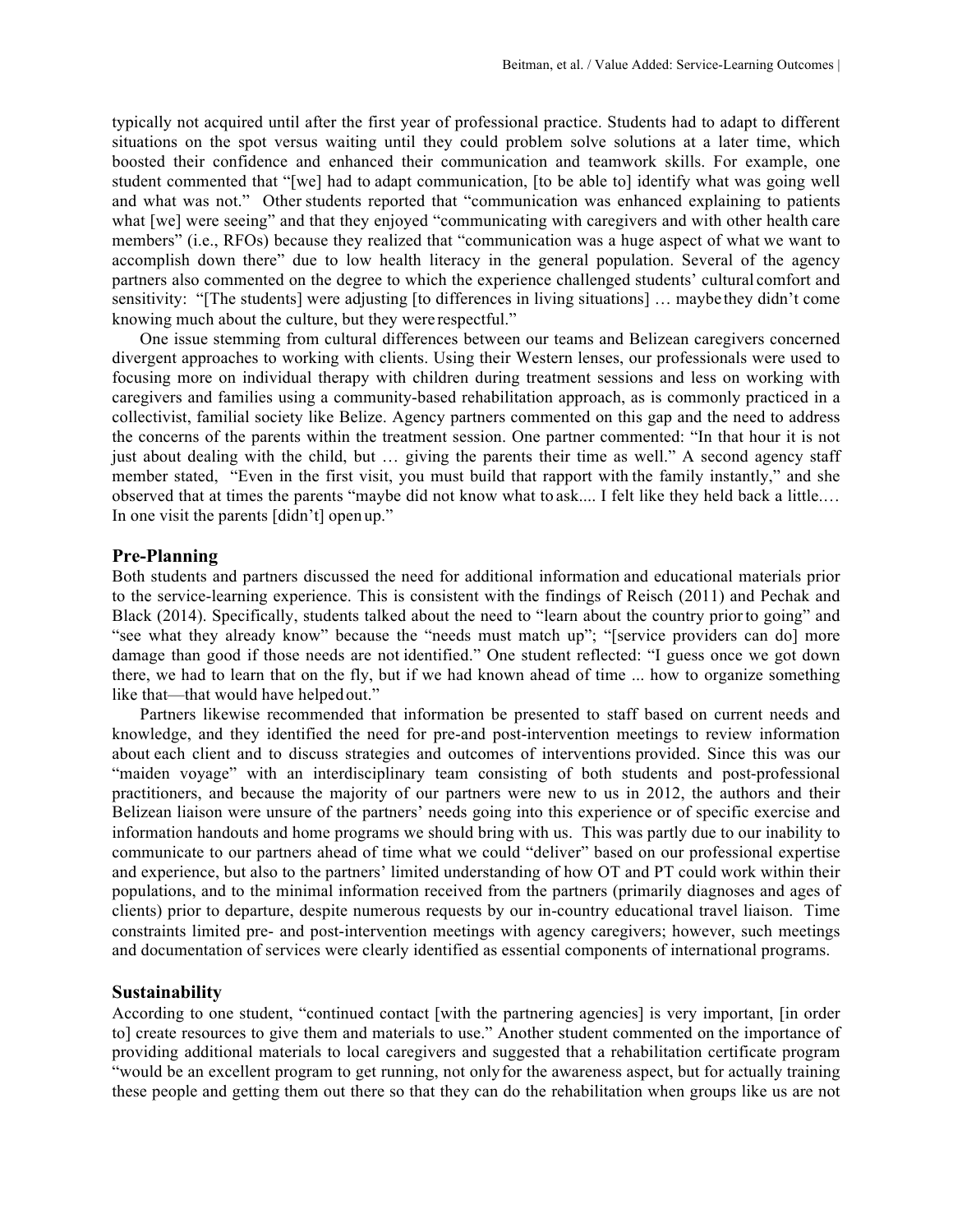there."

All agency partners responded favorably to a question regarding whether they would be interested in some sort of continuing education offered more regularly than once per year; however, some voiced doubt about the feasibility of such a program given logistics related to time off from work and transportation for their staff and families if training sessions were provided at other times of the year besides summer (when NaRCIE teachers are required to attend approved training programs) or for longer periods of time.

### **Professional Development**

The topic of professional development during the service-learning experience arose multiple times in the student focus groups, and included subthemes of comfort and confidence, skill development, and compassion and humility.

Regarding comfort and confidence, one student commented that this experience allowed him or her to put concepts and treatment principles learned in class together in order to view clients holistically within their cultural environments: "Going through the first year of PT school, you feel as if you are too busy to see the whole picture."

The more relaxed supervision style employed by the faculty also contributed to students' comfort and confidence levels. Although they were always on treatment teams with at least one practicing therapist, entry-level students were given freedom and sufficient opportunities to work with clients individually or in pairs at their level of expertise, which facilitated collaborative learning, self-confidence, and professional identity: "[You] didn't have a professor looking over your shoulder and grading you," and the experience "gave me more confidence [in] my judgment and clinical reasoning."

Several types of skill-based learning were reported in the focus groups. One student mentioned the writing skills required for documentation: "Writing the home exercise programs, coming up with ways to describe what we are doing" was difficult. A second student pointed out that "[my] educational abilities were enhanced describing musculoskeletal conditions." Students also discussed skill development in the areas interdisciplinary collaboration as a result of this experience. Finally, students reported gaining a sense of compassion and professional obligation to use their skills with persons in need in their own communities as well as with global citizens in need of habilitation and rehabilitation services: "Just ... realizing there is a need ... globally ... for rehabilitation and just stepping out of your comfort zone and your daily schedule [to] think about helping somebody in your community ... or abroad that could really use your skills to benefit them."

## **Discussion**

Six primary themes evolved from the data, including lack of resources, education and training, cultural sensitivity and communication, pre-planning, sustainability, and student professional development. The findings indicate that the service-learning experience was a "win-win" since both students and community partners perceived it as beneficial.

Students reported enhanced professionalism, appreciation for interdisciplinary practice, and sensitivity to cultural differences. They felt challenged to "think outside the box" and be creative due to the scarcity of supplies and equipment, as demonstrated by their comments about adaptability, flexible attitudes, and the need to make decisions quickly on the spot. They commented on their desire to participate in future international service trips, indicating an increased awareness of global responsibility and level of comfort with international, interdisciplinary, and intercultural practice. Lastly, students identified skill development that is consistent with the core values of the PT profession, including confidence, humility and altruism, cultural sensitivity and intercultural communication, creativity, and resourcefulness.

Agency participants voiced positive impressions of the students and their skill sets, and provided advice to enhance students' cultural sensitivity prior to the trip. Findings indicated that there is a need for more information and planning before the trip. One of the primary challenges of developing and creating new therapy services in a developing country from afar, however, is the potential for unanticipated situations that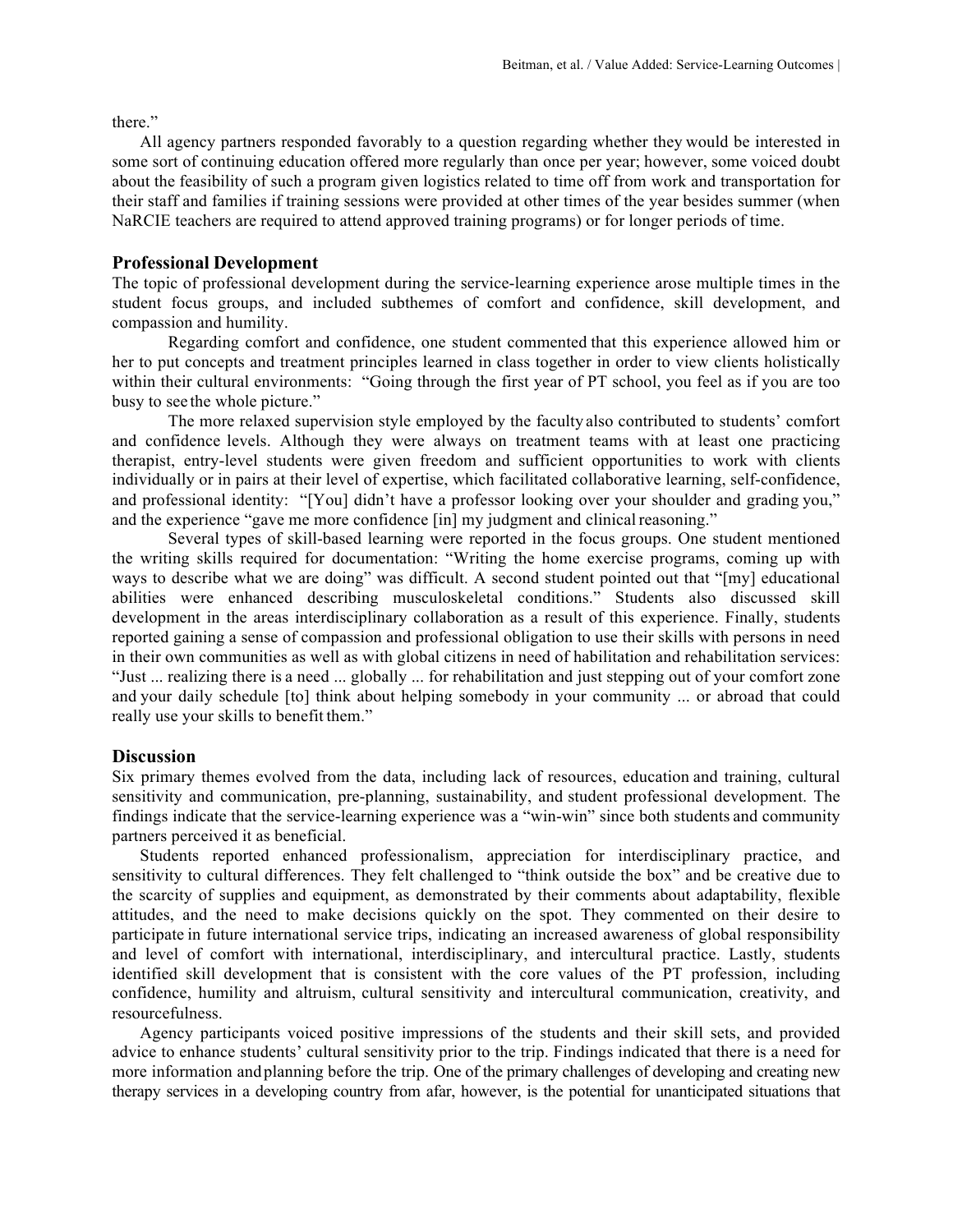may occur despite extensive planning procedures. To this end, trip leaders and their Belizean educational travel liaison are working to develop specific objectives and mechanisms for increased student understanding and knowledge about the myriad factors involved in cultural immersion in service-learning activities pre- and post-trip, as well as ways to facilitate increased between-trip collaboration with partnering agencies.

Community partners likewise perceived benefits for their staff and those whom they serve, and were desirous of future service-learning partnerships with our group. Partners clearly identified a need for habilitative and rehabilitative education and training of their itinerant and volunteer caregivers, teachers, and families. As a result, researchers and our educational travel liaison held meetings with the administration of a private university in Belize—which at that time was in partnership with our university—and developed an outline for a six-week rehabilitation aide course to be delivered on the Belizean university's campus. However, agency partners expressed concern about the feasibility of such a program, stating that their volunteers and other staff would be unable to afford the cost of such training, be hampered by transportation issues, be unable to take six weeks off from work at one time, and likely not receive additional compensation for this specialty certificate. Although it may seem logical to deliver at least some portion of such a course in an online format, the majority of persons (and one of our partnering agencies) in Belize do not have computers, and Internet service is unpredictable.

Potential alternative solutions discussed during subsequent service-learning trips have included the delivery of the six-week rehabilitative aide course by our university faculty in two-week increments and spread out over an entire year, and the formation of a consortia of OT and PT programs at other U.S. universities to provide education and training at various agencies and locations in Belize at different times of the year. However, funding and time off from work for professionals to provide such services, though not insurmountable, are primary barriers to implementation of such services. Nonetheless, researchers are committed to finding a workable solution to allow for more consistent, sustained OT and PT services with our agency partners in Belize.

Limitations of this study included the student participant sample of convenience and homogeneity. Neither entry-level OT students nor post-professional students (i.e., supervising therapists for the entry level students) were recruited to participate in the study in order to capture program impacts on a broad population or one with special characteristics. Thus, we cannot assume that the results are transferable either to these populations or to PT students or human service agencies in other international settings. Although the first author took steps to decrease her bias, the findings may reflect misperceptions about the meaning of focus-group results for both students and agency participants. There were no grades associated with this experience; nonetheless, students may have felt pressured to participate in the study due to their affiliation with the researchers, who were also their professors. Lastly, agency participants may have been hesitant to identify negatives associated with this trip for cultural reasons, not wanting to offend the researchers (a cultural faux pas for Belizeans) or jeopardizefuture service-provision trips.

# **Conclusion**

Future research is needed to further investigate the impact of short-term international interdisciplinary service-learning and service-provision experiences for those who are receiving direct therapy services, and for entry-level OT students and practicing therapist supervisors. Additional studies should be conducted to further explore opportunities for sustainability of therapy services in developing countries where there are few practicing therapists and severely limited access to therapy services, and to further define best practices for interdisciplinary international work in these settings.

In today's complex society, it is increasingly evident that interdisciplinary OT and PT teamwork combined with an in-country liaison with multiple connections may provide an ideal mechanism to begin alleviating health concerns and disparities in international settings with limited health care services, and increase cultural competency and professional development of health professionals. Partnerships between universities and local health care agencies provide opportunities for OT and PT students to work on teams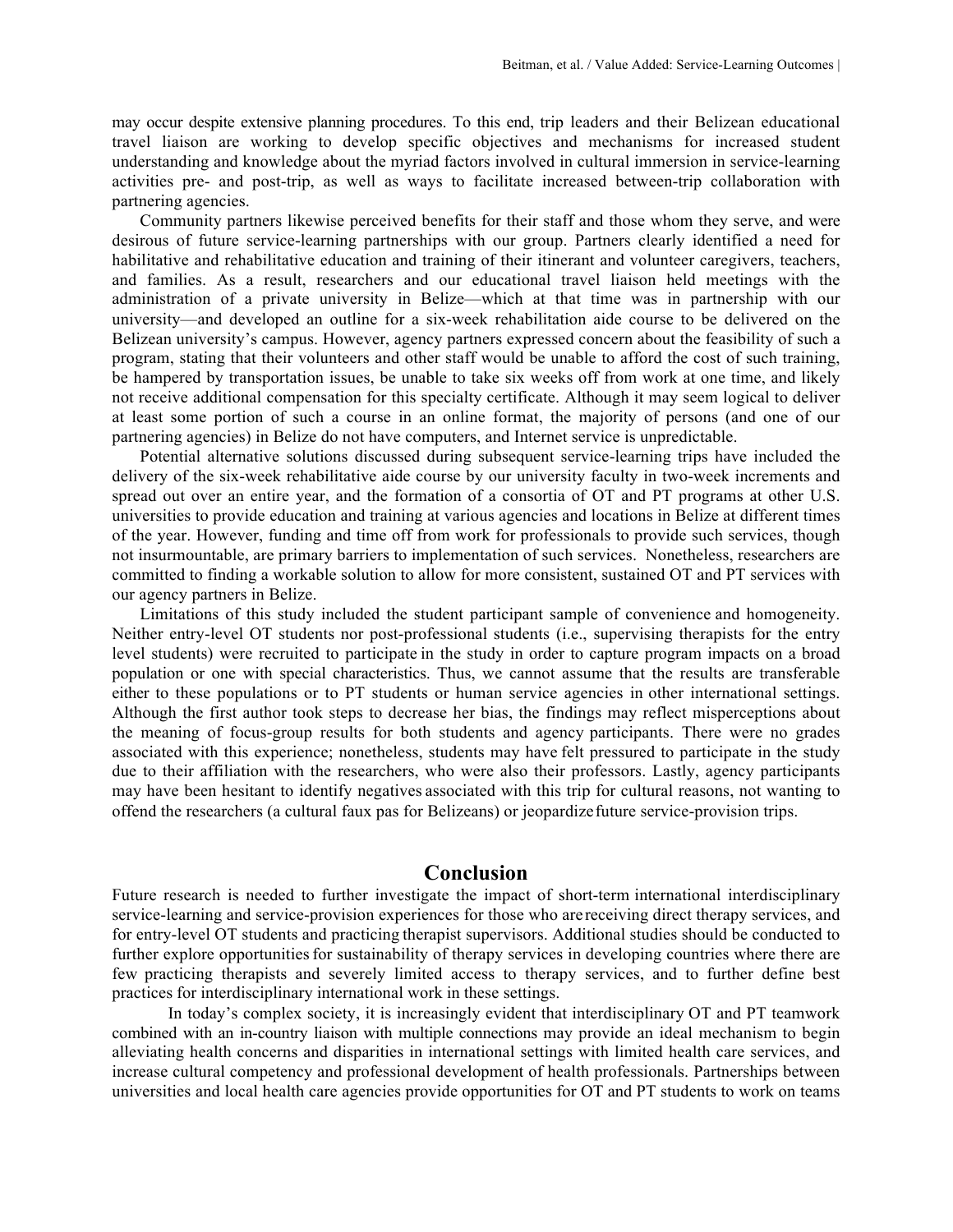with practicing therapists to experience service-provision and service-learning activities with culturally diverse populations in international settings. Health care professionals are increasingly challenged to look beyond their geographic boundaries to provide therapy services to persons in need globally. Universities are uniquely situated to be able to provide service-learning experiences at home and abroad for students, faculty, and alumni in health care professions. Highly community-practice-oriented, university-based interdisciplinary international service-learning programs with strong in-country connections can be a conduit to achieving health care equity for populations in developing countries.

# **Appendix**

## **Semi-Structured Interview Questions**

For Students:

- 1. What are your perceptions, or thoughts regarding the information or services you or your co-students or professional colleagues/supervisors provided to care recipients, care givers, and/or club members of our partnering agencies and institutions in Belize last July?
- 2. How did this service-learning and service-provision experience impact your personal and/or professional development and (future) professional practice? (Do you think you will return to Belize or another developing country to provide professional service? Might you conduct research on topics related to collaborative international or interdisciplinary service-provision?)
- 3. What suggestions or recommendations do you have for us for future collaborative work or projects with our partners in Belize? (Would you recommend future such trips and continuation of the partnerships with the agencies, institutions, and/or clubs with whom we worked? What would you like to see changed, and how would you make that change happen?)
- 4. Is there anything we haven't asked you that you would like to add?

For Community Partners:

- 1. What are your perceptions, or thoughts regarding the information or services provided to you (or your care recipients, children, club members) by students and faculty from the University of Indianapolis last July?
- 2. What feedback have you gotten from the recipients of these services about the quality or helpfulness of the information or services provided? What aspects were good? What was missing, or not as good as you would have liked? (Was the time spent with your agency sufficient? Were students and faculty knowledgeable about topics presented, skilled in intervention and training techniques, respectful of any cultural differences?)
- 3. What suggestions or recommendations do you have for us for future collaborative work or projects with you? (Would you like us to come back/continue this partnership? What would you like to see changed?)
- 4. Is there anything we haven't asked you that you would like to add?

## **Author Note**

Candace Beitman, School of Occupational Therapy, University of Indianapolis; Julie Gahimer, Krannert School of Physical Therapy, University of Indianapolis; William Staples, Krannert School of Physical Therapy, University of Indianapolis.

#### **Correspondence**

Correspondence regarding this article should be addressed to Candace Beitman, Associate Professor Emeritus, School of Occupational Therapy, College of Health Sciences, 1400 East Hanna Avenue, Indianapolis, IN 46227. Phone: (317) 946-6559. E-mail: cbeitman@uindy.edu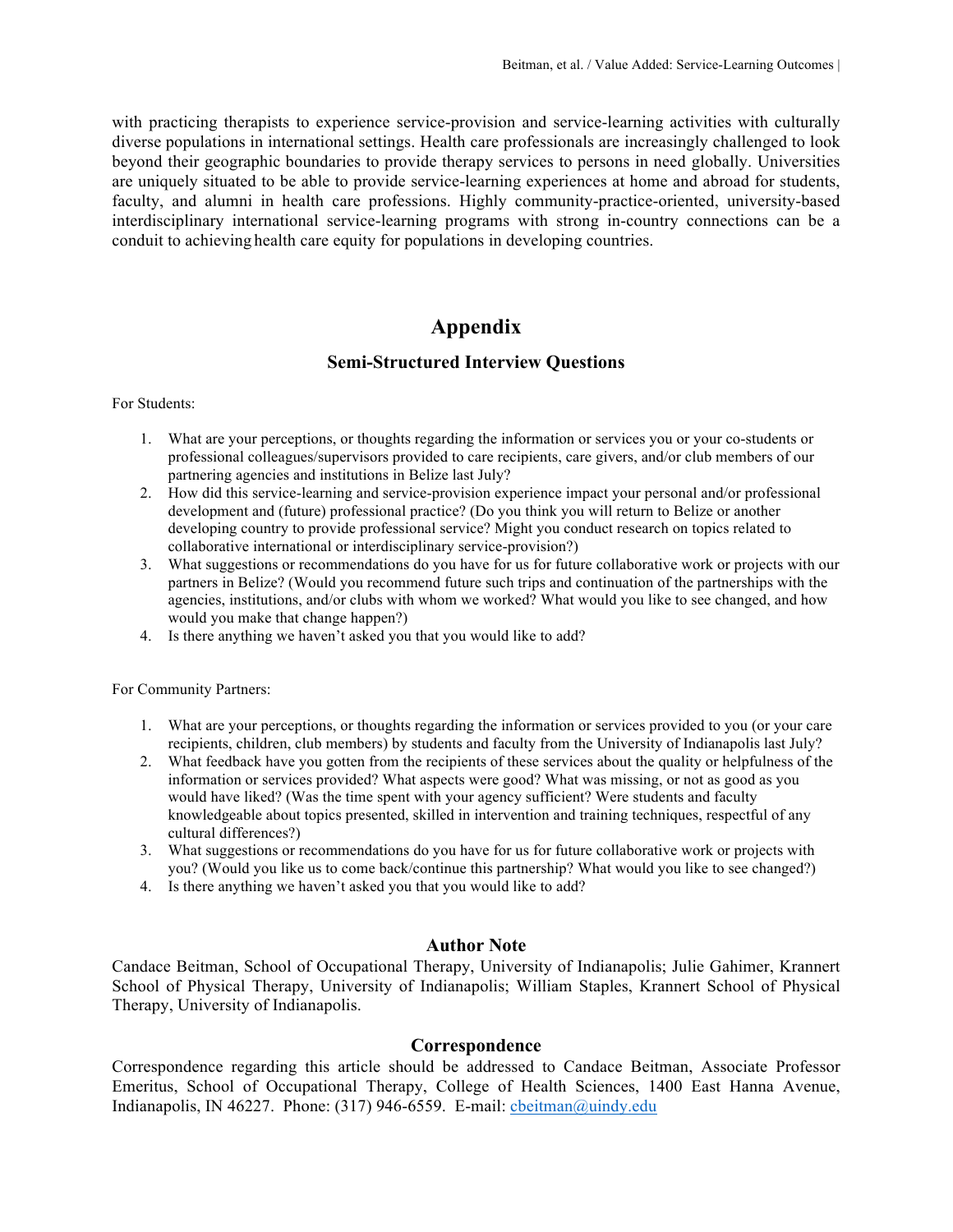### **References**

- American Physical Therapy Association. (2009). Professionalism in physical therapy: Core values. Retrieved from http://www.apta.org/uploadedFiles/APTAorg/About\_Us/ Policies/BOD/Judicial/ProfessionalisminPT.pdf
- Barker, A., Kinsella, E. A., & Bossers, A. (2010). Learning in international practice placement education: A grounded theory study. *The British Journal of Occupational Therapy*,*73*(1), 29-37.
- Bosworth, T. L., Haloburdo, E. P., Hetrick, C., Patchett, K., Thompson, M. A., & Welch, M. (2006). International partnerships to promote quality care: Faculty ground work, student projects, and outcomes. *Journal of Continuing Education Nursing, 37*(1), 32-38.
- Bourke-Taylor, H., & Hudson, D. (2005). Cultural differences: The experience of establishing an occupational therapy service in a developing community. *AustralianOccupational Therapy Journal, 52*, 188-198.
- Curtin, A. J., Martins, D. C., & Schwartz-Barcott, D. (2014). A mixed-methods evaluation of an international service learning program in the Dominican Republic. *Public HealthNursing*, 32(1), 58-67. doi: 10.1111/phn.12117
- Gill, P., Stewart, K., Treasure, E., & Chadwick, B. (2008). Methods of data collection in qualitative research: Interviews and focus groups. *British Dental Journal*, *204*(6), 291-295.
- Harris, S., Sheehan L., Dillbeck, A., Keane, P., & Goodwin, S. (2011). Reaching out: Developing and implementing an international service learning program. *OT Practice, 16*(18), 19-22.
- Hayward, L., & Charrette, A. (2012). Integrating cultural competence and core values: An international service-learning model. *Journal of Physical Therapy Education, 26*(1),78- 89.
- Humbert, T. K., Burket, A., Deveney, R., & Kennedy, K. (2012). Occupational therapy students' perspectives regarding international cross-cultural experiences. *AustralianOccupational Therapy Journal, 59,* 225-234.
- Lattanzi, J. B. & Pechak, C. M. (2012). Educating globally minded physical therapist students: Curriculum strategies to equip the next generation. *Journal of Physical Therapy Education, 26*, 55-60.
- Lee, A. C. W., Litwin, B., Cheng, M., & Harada, N. (2012). Social responsibility and cultural competence among physical therapists with international experience. *Journal of Physical Therapy Education, 26*(3), 66-73.
- Letts, L., Wilkins, S., Law, M., Stewart, D., Bosch, J., & Westmoreland, M. (2007). Guidelines for critical review form: Qualitative studies (version 2). Ontario, Canada: McMaster University.
- Ministry of Education, Youth and Sports. (2013). National Resource Center for Inclusive Education. Retrieved from http://www.moe.gov.bz/index.php/education-services/education-support-servicesess/narcie
- Mu, K., Coppard, B. M., Bracciano, A., Doll, A., & Matthews, A. (2010). Fostering cultural competency, clinical reasoning, and leadership through internationaloutreach. *Occupational Therapy in Health Care, 24,* 74-85.
- Nicholson, J. G. (2007). Hillside health care clinic: A rural Belize international preceptorship. *The Journal of Physician Assistant Education, 18*(2), 64-67.
- Pechak, C., & Thompson, M. (2009). International service- learning and other international volunteer service in physical therapist education programs in the United Statesand Canada: An exploratory study. *Journal of Physical Therapy Education, 23*(1), 71-79.
- Pechak, C., & Thompson, M. (2011). Going global in physical therapist education: International servicelearning in U.S.-based programmes. *Physiotherapy Research International, 16*(4), 225-236.
- Pechak, C. M., & Black, J. D. (2014). Proposed guidelines for international clinical educationin U.S. based physical therapist education programs: Results of a focus group andDelphi study. *Physical Therapy, 94*(4), 523-533.
- Reisch, A. R. (2011). International service-learning programs: ethical issues and recommendations. *Developing World Bioethics, 11*(2), 93-98.
- Reynolds, P. J. (2005). How service-learning experiences benefit physicaltherapist students, professional development: A grounded theory study. *Journal ofPhysical Therapy Education, 19*(1), 41-54.